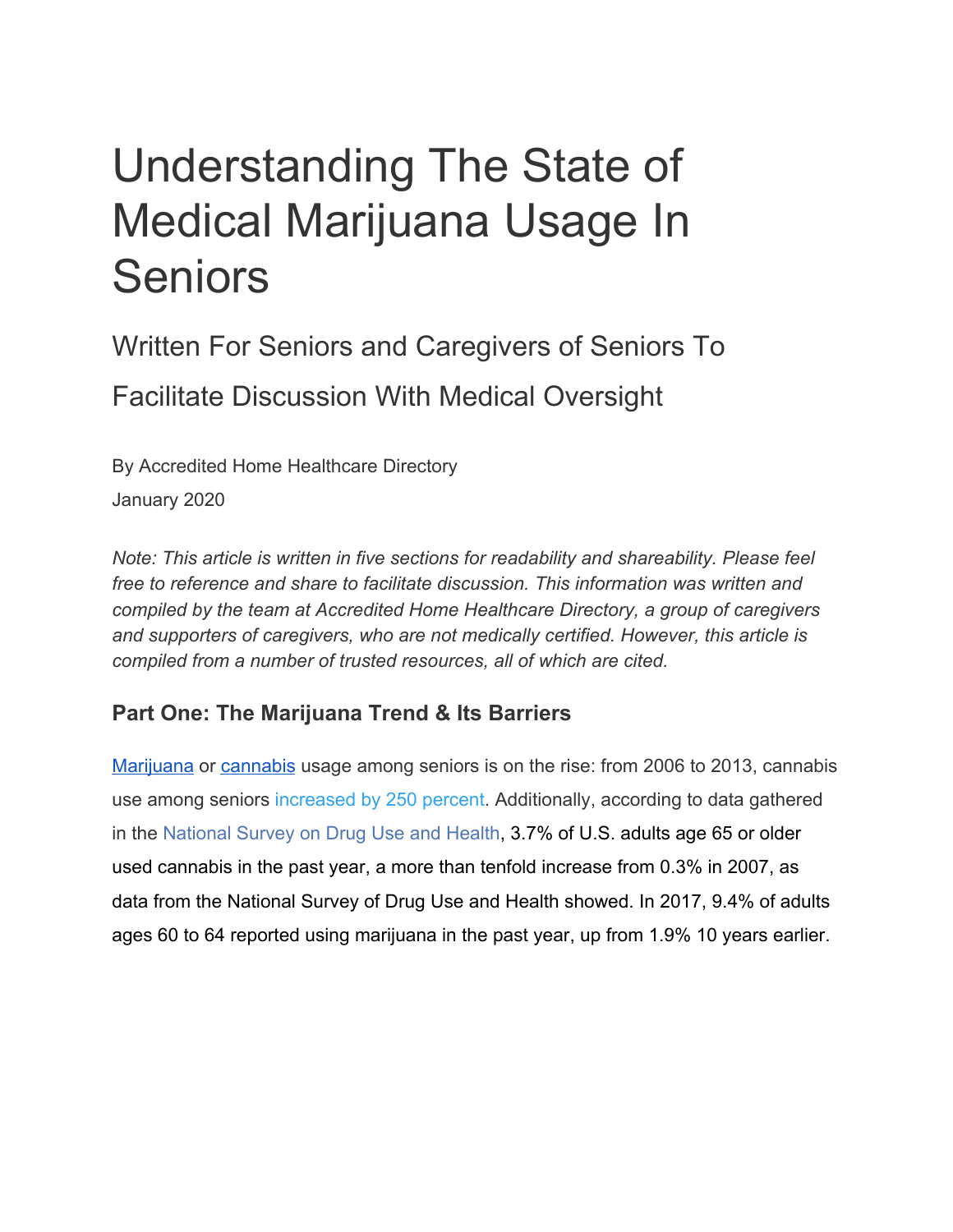

As more states legalize medical and recreational cannabis, the number of older Americans using the drug is expected to continue to rise. (To jump to a list of states that have legalized marijuana usage, click here.) Since the usage of marijuana has only recently been re-legalized in some states, there is a dearth of studies and the benefits are only now being examined and debated. The federal government's control of marijuana remains tight, currently preventing the necessary studies on the side effects, benefits vs. detriments, effects of mixing marijuana with prescribed medications, and more.

*No matter where one falls on the debate, everyone agrees on this: It's important to consult a medical professional about how much, when, and how often to use marijuana/cannabis. However, this may be harder than it sounds.*

According to a recent study entitled **Qualitative Analysis of Cannabis Use Among Older** [Adults in Colorado](https://link.springer.com/article/10.1007%2Fs40266-019-00665-w) by the University of Colorado Colorado Springs and funded by the Colorado Department of Public Health and Environment, there are five key barriers preventing seniors from using marijuana with a doctor's oversight.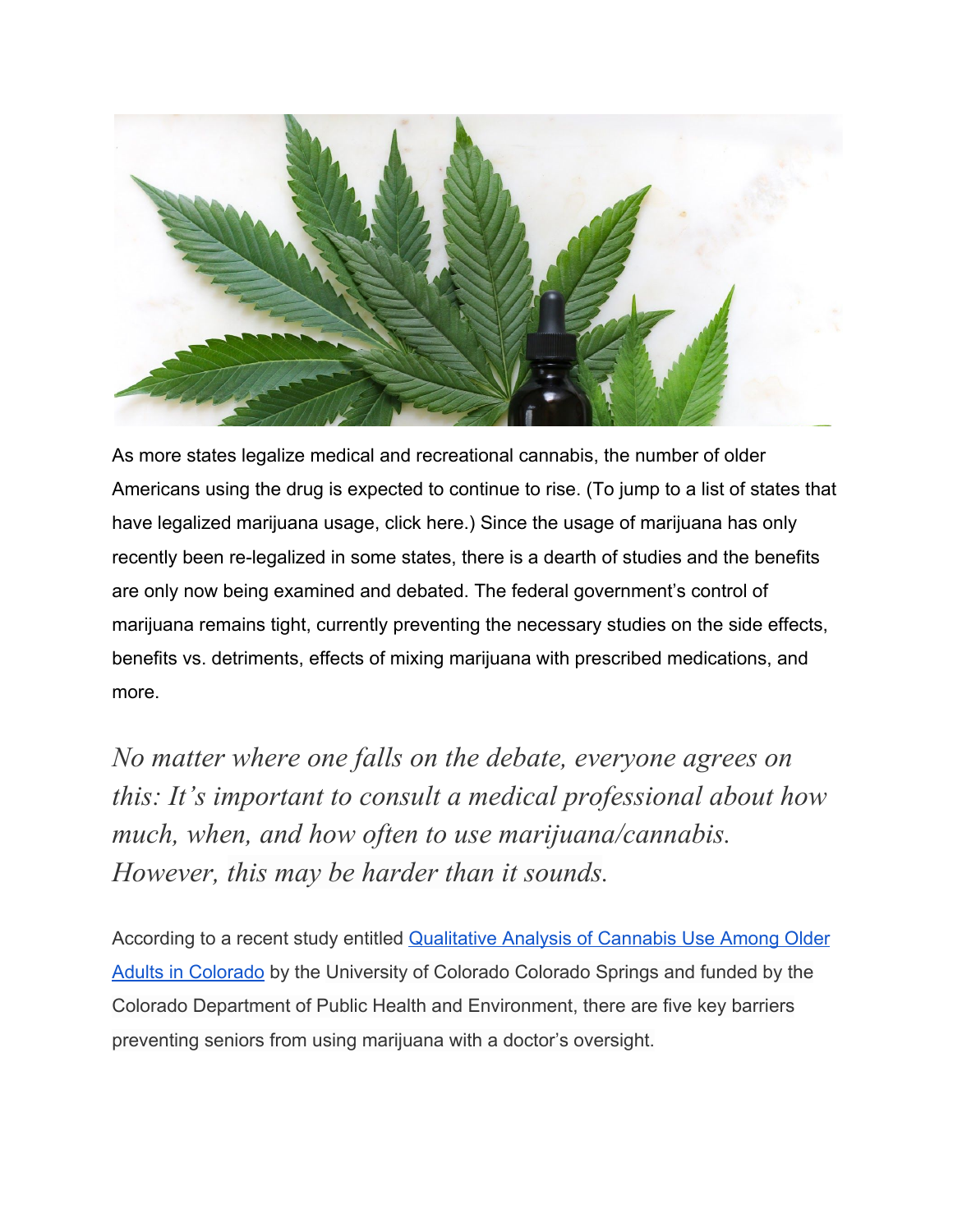These are:

- 1. A lack of research and education about cannabis
- 2. A lack of health provider communication about cannabis
- 3. A lack of access to medical cannabis
- 4. A lack of outcome information about cannabis use
- 5. A reluctance to discuss cannabis use

Many study participants expressed challenges accessing medical cannabis, emphasizing a lack of education and approbation among physicians. It appears that many doctors have adopted a "don't ask, don't tell" policy, according to study participants who said their doctor's didn't want to know why they were taking cannabis, how they were taking it, side effects or benefits, interactions with current medications, etc. Other study participants didn't ask their doctors about it because of the attached stigma. *Both situations could have obvious and costly health detriments.*

In additional to a health detriment, this disconnect from the medical advisors leads to a financial one: many study participants have chosen instead to purchase their marijuana from recreational dispensaries, which has less oversight and often costs more. Many study participants said they purchased at a recreational dispensary because 1) their doctors were either unable or unwilling to approve a medical marijuana card, which would allow them to purchase the drug at a medical dispensary, 2) they would have to leave their health insurance network to find another provider that would give them a card, or 3) the stigma caused them to feel a reluctance to ask their doctors for a medical marijuana card.

The removal of these barriers will take time and training. The authors of the University of Colorado study suggests increasing studies on cannabis as a medical treatment, risks, benefits and challenges of marijuana use in older adults, medication interactions, and more. Once that research has been completed the evidence can be brought to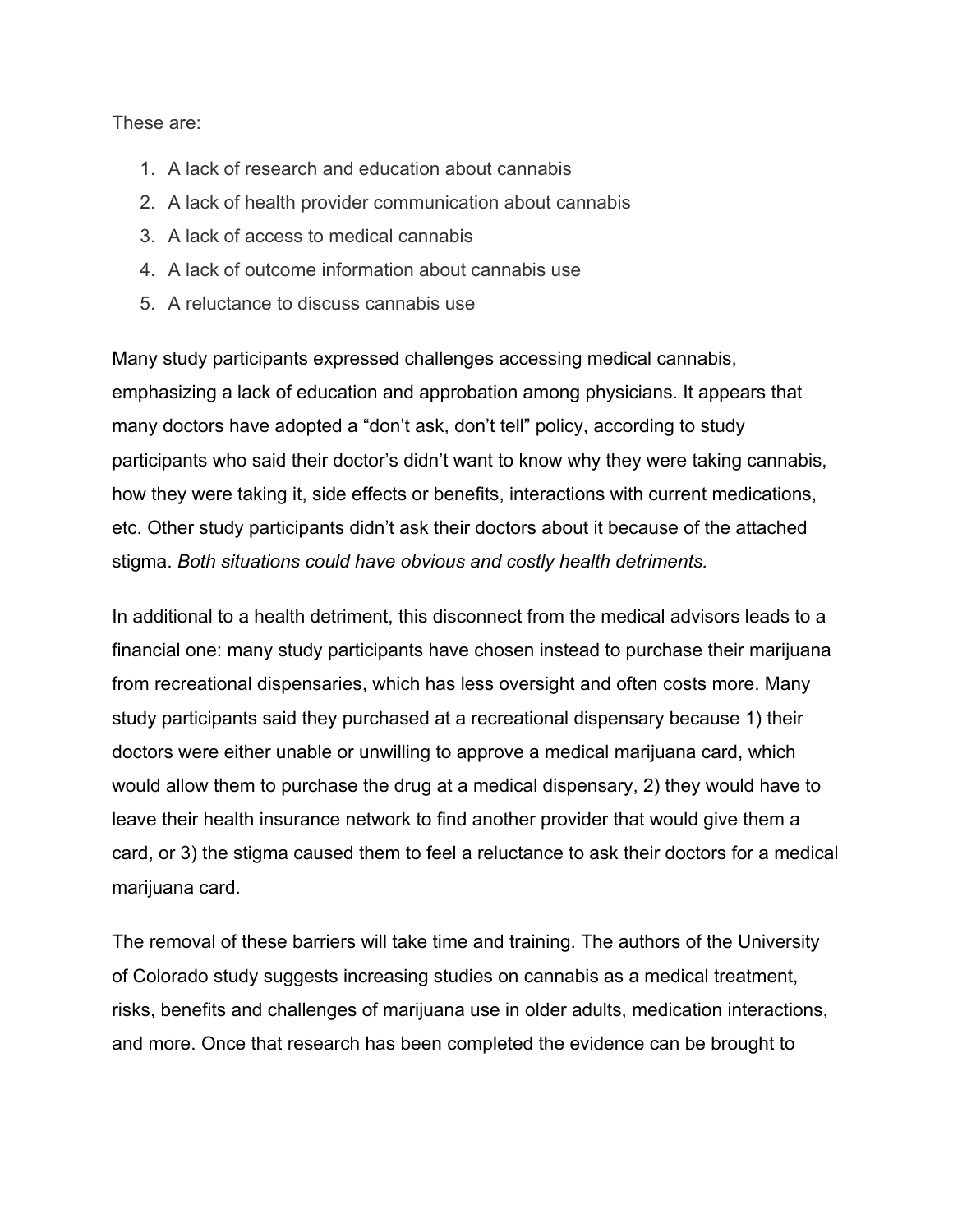practice and health care providers will be more comfortable having discussions about medical cannabis.

In the meantime, simply raising physician awareness about medical cannabis will help to remove the stigma and facilitate trust-based decisions and discussions.

# **Part Two: Common Uses of Medical Marijuana**

The following list contains the most common uses but is not an exhaustive list. As studies expand, so will the uses.

#### **Cancer**

One of the primary uses of medical marijuana is to help cancer patients, especially as they undergo rounds of chemotherapy. Some studies have shown that smoking



marijuana can [help with nausea and](https://www.cancer.org/treatment/treatments-and-side-effects/complementary-and-alternative-medicine/marijuana-and-cancer.html) [vomiting](https://www.cancer.org/treatment/treatments-and-side-effects/complementary-and-alternative-medicine/marijuana-and-cancer.html) in chemotherapy patients. When dealing with palliative (end of life) care, especially for patients with cancer, a study points out that 60 percent of cancer patients [experience both of these symptoms](https://www.ncbi.nlm.nih.gov/pmc/articles/PMC3180521/) rather than one or the other, so medical marijuana can help relieve two symptoms at once.

Additionally, according to the American Cancer Society, it has been shown to reduce inflammation and is an antioxidant. Studies have also shown smoked or vaporized marijuana can help with the pain suffered due to neurological damage caused by treatments and can help patients get their eating habits back on schedule.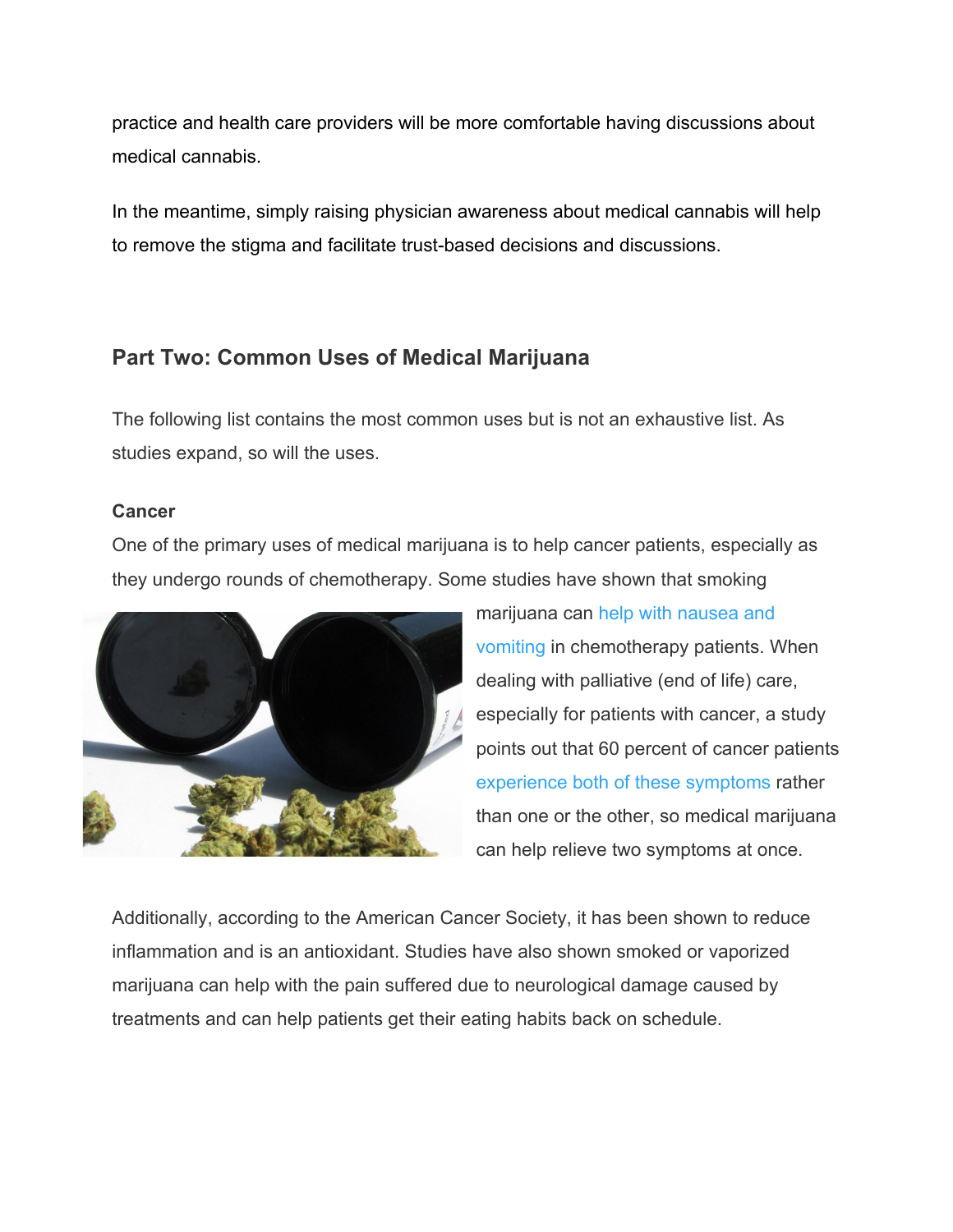## **Alzheimer's Disease**

Alzheimers affects more than four million Americans' cognition and memory every year. According to the Alzheimer's Association, about [10 percent of seniors](https://www.alz.org/facts/) have the disease.

Patients with Alzheimer's Disease have used medical marijuana to alleviate the symptoms of depression and loss of appetite that often accompany degenerative brain disease.

The 2014 preclinical study published in the [Journal of Alzheimer's Disease](https://content.iospress.com/articles/journal-of-alzheimers-disease/jad140093) analyzed the "potential therapeutic effects of THC" on the disease." Researchers introduced THC to beta-amyloids, which are clumps of proteins that build up on the brain and are one of the leading signs of the presence of Alzheimer's. They found that THC helped slow the advancement of these beta-amyloids, and the results from the study "strongly suggest that THC could be a potential therapeutic treatment option for Alzheimer's disease through multiple functions and pathways."

## **Anxiety/Mental Health Disorders**

Studies have shown that CBD can help treat anxiety and other mental health issues, including:

- Obsessive compulsive disorder (OCD)
- Post-traumatic stress disorder (PTSD)
- Panic attacks
- Moderate depression
- General anxiety

While using medical marijuana to treat anxiety may help for some, others have reported anxiety as a side effects of using it. As [Harvard's health department](https://www.health.harvard.edu/mind-and-mood/medical-marijuana-and-the-mind) points out, about 20 to 30 percent of recreational users say smoking marijuana causes anxiety or panic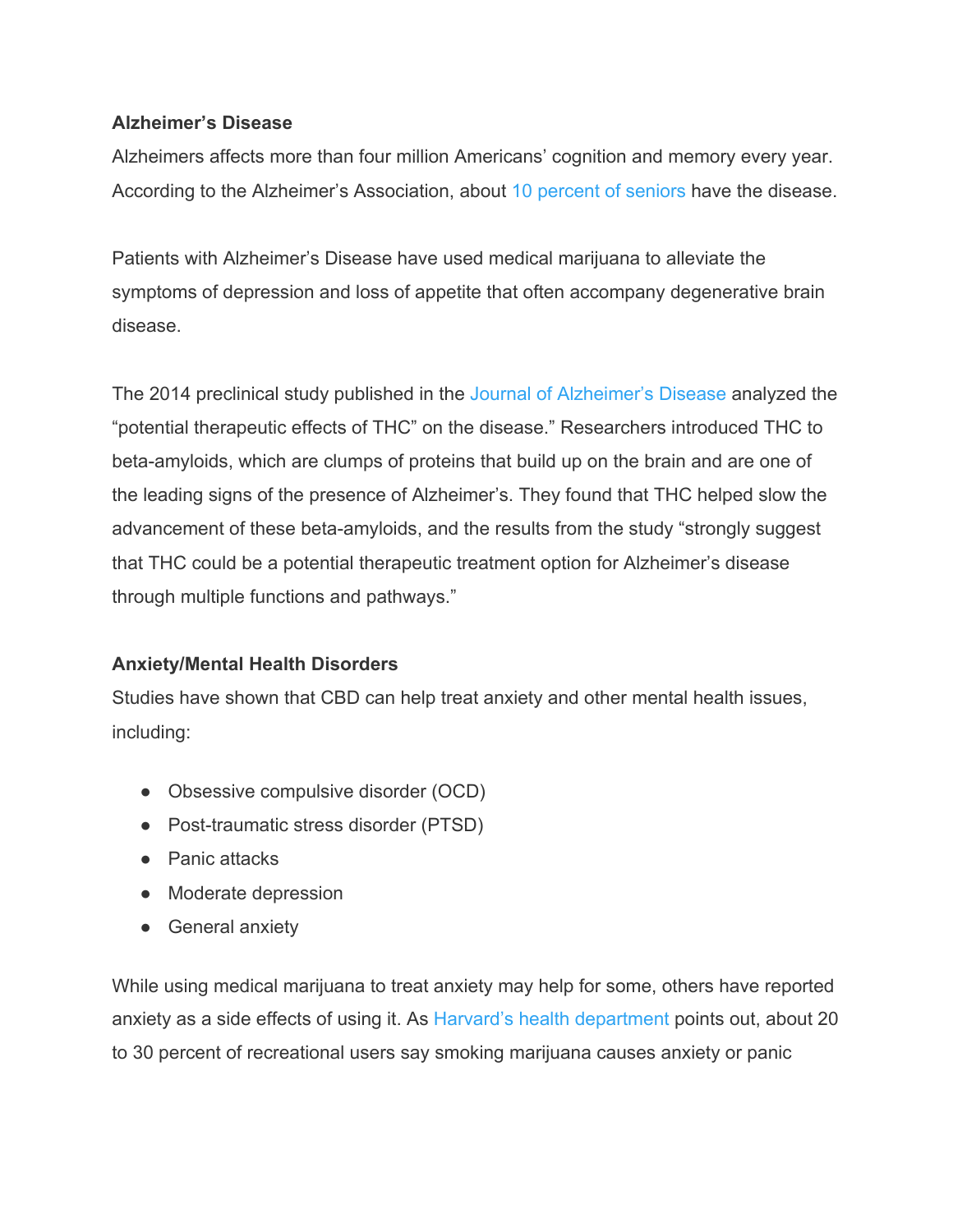attacks after smoking. This highlights an additional reason to use medical marijuana with a doctor's care.

#### **Eating Disorders**

Eating disorders are very common among the elderly. Nearly [80 percent of deaths](https://www.eatingdisorderhope.com/blog/chronic-illness-and-eating-disorder-development-in-the-elderly-patient) that occur due to anorexia occur among the elderly.

As seniors age, they may lose the desire to eat, often due to body image issues or psychological reasons beyond their control. Poor eating, amidst other issues like bone loss and heart problems, creates a number of chronic issues. Medical marijuana may increase their appetite and help seniors gain a more healthy weight. This happens because when the endocannabinoid system is underutilized or impaired (such as in anorexic or bulimic patients), triggering the endocannabinoid system can make food a "reward" to the brain again.

#### **Glaucoma**

Glaucoma occurs when a buildup of fluid damages the nerves in an eyeball and is the [leading cause of blindness](https://www.aao.org/eye-health/diseases/what-is-glaucoma) for people over the age of 60. This disease causes increasing pressure in the eyes as the amount of fluid increases, which affects eyesight.

Doctors prescribe glaucoma eye drops that help relieve the pressure in the eyes and [marijuana can help relieve pressure](https://www.aao.org/eye-health/tips-prevention/medical-marijuana-glaucoma-treament) for hours at a time. According to [a website](http://www.oregoneyes.net/glaucoma-and-marijuana/) [dedicated to Oregon eye doctors](http://www.oregoneyes.net/glaucoma-and-marijuana/), a patient with glaucoma needs to relieve pressure in the eyes throughout the entire day to combat glaucoma, which can be done by applying multiple eye drops a day. Alternatively, marijuana can provide a cost effective solution with less applications per day and may be preferred by the patient to eye drops.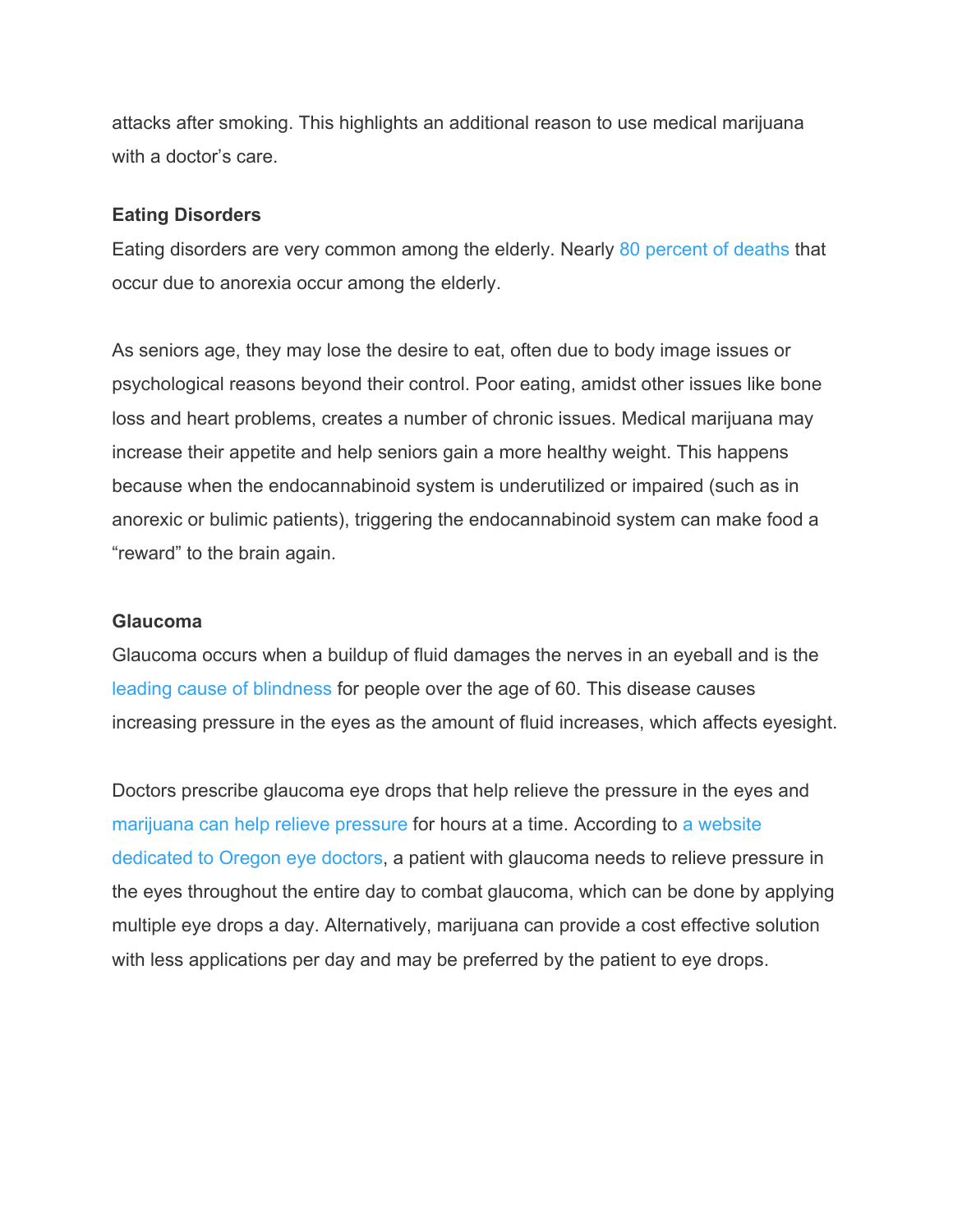#### **Sleep Issues & Insomnia**

Some seniors have found medical marijuana to be a viable alternative for sleeping pills, which should not be taken for long periods of time. Much of the evidence that medical marijuana helps with sleep issues seems to be anecdotal and varies from person to person.

## **Part Three: Understanding Cannabis, THC, CBD, Hemp, & Marijuana**

## **Cannabinoids**

*Cannabinoids are either a chemical compound (multiple chemicals) found in a plant or a neurotransmitter in your body as a part of the endocannabinoid system, an entire system in the human body that interacts with cannabis.* For example, the cannabis plant has over 100 components, but the primary components people refer to when using the term "cannabinoids" are known as *phytocannabinoids* and *endocannabinoids*, the latter of which already exists in our bodies. Phytocannabinoids discussed most commonly are CBD and THC.

## **CBD (Short for "cannabidiol")**

*A chemical compound (phytocannabinoid) found in cannabis plants.* CBD appears to have some medical and health-related effects but does not provide a "high" or psychoactive effect. Since it does not have these effects, it does not appear to be addictive. Known health-related effects range from alleviating anxiety and inflammation. More studies are needed, but early indications demonstrate that CBD is not a generalized pain reliever, but may be effective in treating neuropathic pain or mitigate pain related to chemotherapy.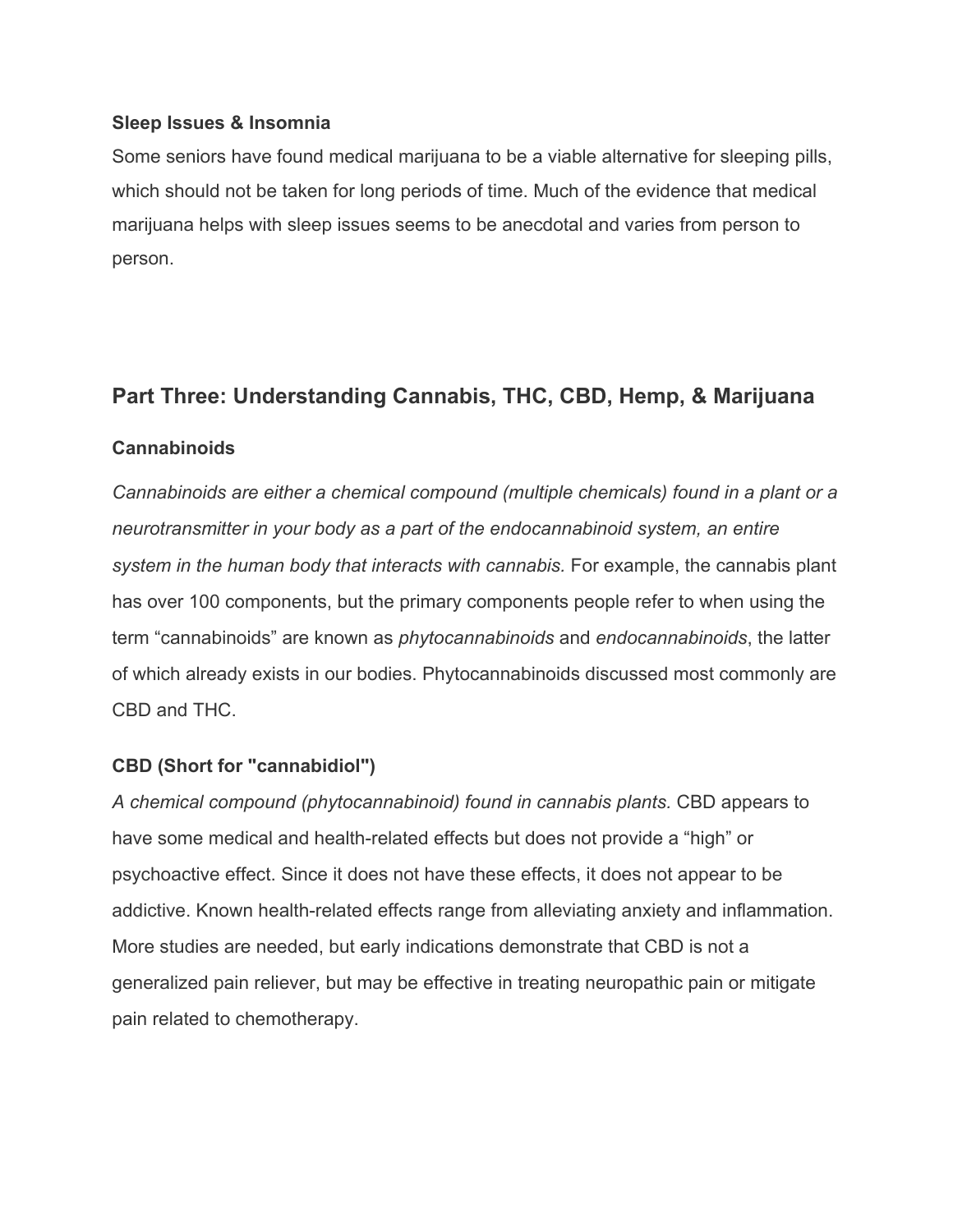[The World Health Organization lists several major diseases](https://www.who.int/medicines/access/controlled-substances/CannabidiolCriticalReview.pdf) and conditions CBD can potentially (keyword: potentially) treat, but notes that there is only enough research to prove its efficacy on epilepsy. These potential diseases include: Alzheimer's disease, Parkinson's disease, Huntington's disease, Crohn's disease, multiple sclerosis, psychosis, anxiety, pain, depression, cancer, hypoxia-ischemia injury, nausea, IBD, inflammatory disease, rheumatoid arthritis, infection, cardiovascular diseases, and diabetic complications.

The World Health Organization says there are no significant side effects, but does caution that CBD could [potentially cause dry mouth or impact blood pressure](https://www.webmd.com/vitamins/ai/ingredientmono-1439/cannabidiol-cbd). It is also contraindicated with certain chemotherapy medications—underscoring again the importance of communication with a primary care doctor before considering use.

Currently, there are no recommendations on how to use it and the dose varies based on the individual and the ailment, so doctors do not have a milligram-specific, universal dosing method for CBD in the way they do with classic prescription medication.

## **THC (Short for "tetrahydrocannabinol")**

*A psychoactive compound (phytocannabinoid) found in cannabis plants, THC is used to treat a number of maladies but gives the user a "high."*

"THC is commonly known and is helpful for pain relief, anxiety control, appetite stimulation, and insomnia," says Dr. [Jordan Tishler, M.D.,](https://inhalemd.com/about-us/) a cannabis specialist, Harvard-trained physician, and founder of InhaleMD. "However, we've learned that THC does not work alone. Many of those chemical [compounds in marijuana] work together to produce the desired results. This is called the entourage effect."

While CBD is often used as an isolated extract, THC is more frequently used for therapy in its whole flower state (and not extracted).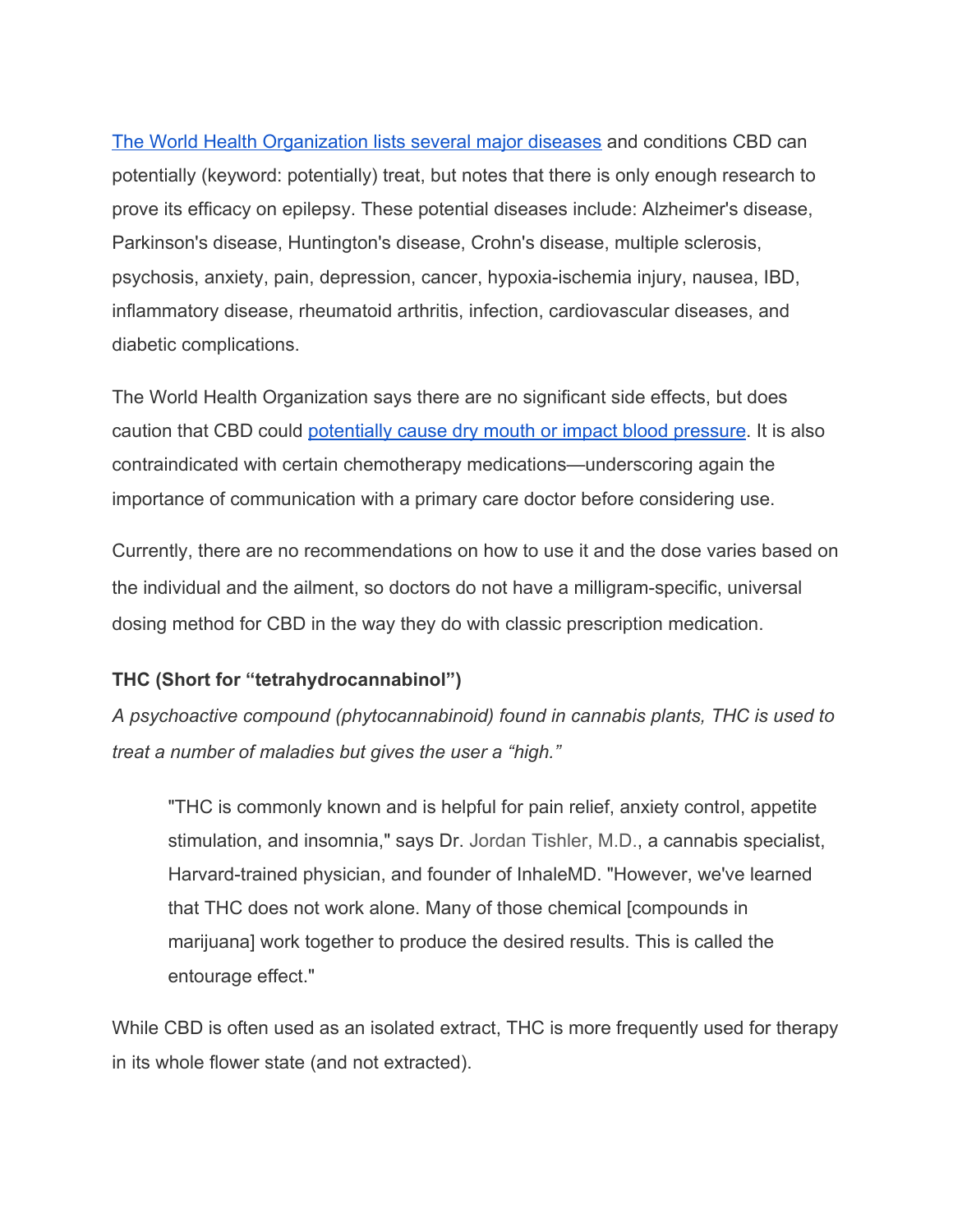Since it is a psychoactive compound, it can cause feelings of euphoria, a head high, and in some patients, anxiety (the very thing some patients are attempting to treat). Each person's reaction to THC varies.

Currently, THC is legal (regardless of medical necessity) in 10 states. In 23 additional states, THC can be used with a doctor's prescription, though this is subject to change as the laws in many states are in flux. (Here's a full [map of every state's cannabis rules.](http://www.ncsl.org/research/health/state-medical-marijuana-laws.aspx))

#### **Cannabis**

*A family (genus) of plants, comprising both marijuana and hemp plants, among others.*

Some may use the term cannabis in lieu of more casual terms like "pot", "weed", etc. Using the term cannabis also potentially creates a softer barrier to entry for those who have been a bit apprehensive when it comes to discussing marijuana or hemp. When someone uses the term "cannabis", they could be referencing either hemp or marijuana.

#### **Hemp**

*A variety of the cannabis plant, containing high levels of CBD while low in THC (usually less than 0.3 percent).*

Despite the higher CBD ratio, hemp plants don't typically yield a lot of extractable CBD, so it takes a lot of hemp plants to create a CBD oil or tincture.

Caution: Hemp oil doesn't necessarily mean CBD oil. It's important to know the difference *and* where the hemp was grown, since CBD is not currently regulated by the FDA. If the hemp from which the CBD is derived was grown overseas, one could be putting their health at risk, since hemp is a bioaccumulator, absorbing anything the soil has in it (e.g. toxins, pesticides, insecticides, fertilizers, pollution, etc.). American-grown hemp grown by companies with a COA-certificate of analysis—especially from states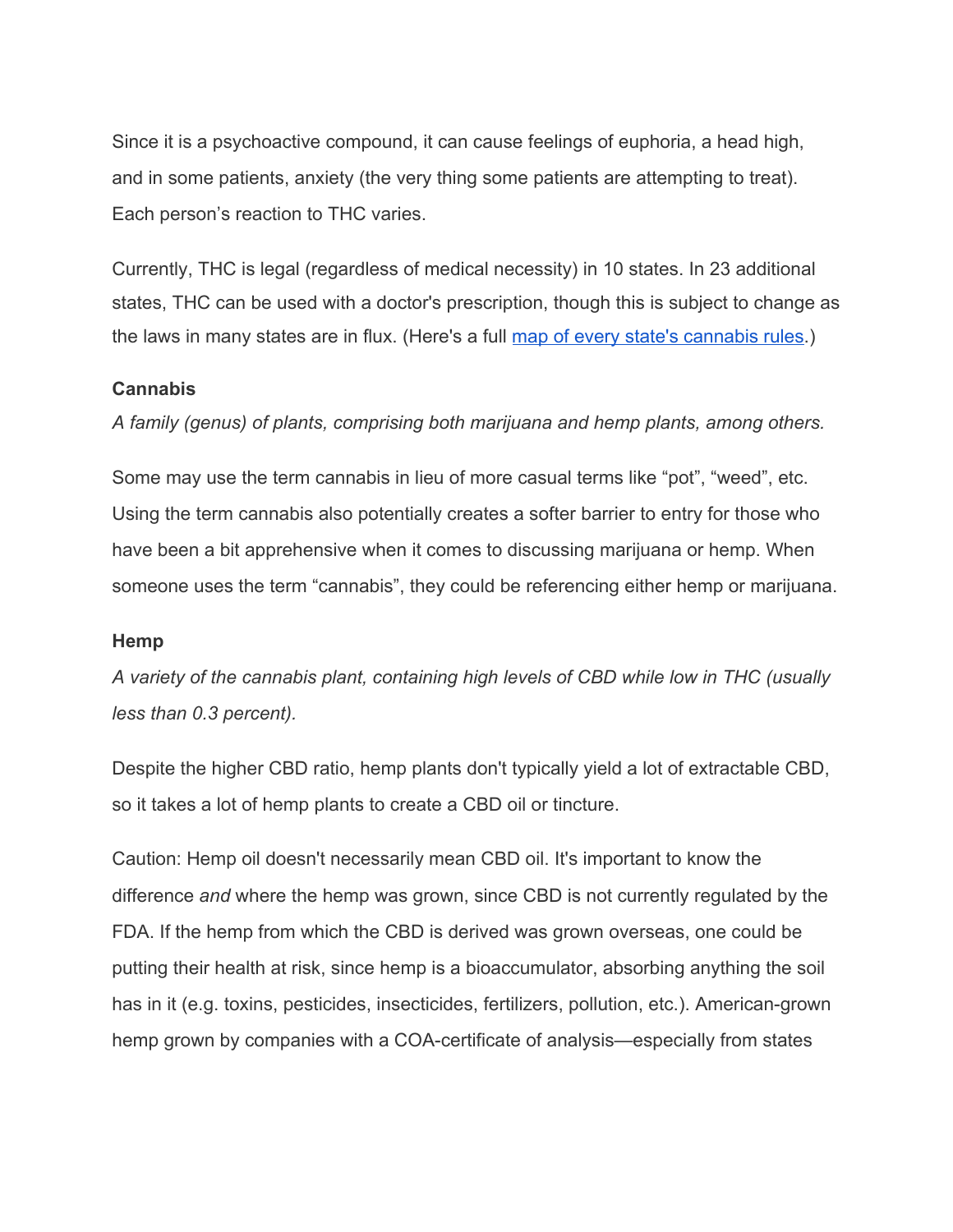that produce both medically and recreationally legal cannabis—tends to be safer because there are stricter standards, according to [Consumer Reports](https://www.consumerreports.org/cbd/what-is-cbd-what-to-know-about-this-cannabis-product/).

### **Marijuana**

*A high-THC variety of cannabis plant, specifically the cannabis sativa species; typically has high amounts of THC and moderate amounts of CBD, depending on the strain.*

There aren't enough long-term studies on marijuana to know if there are negative effects from prolonged use but short-term effects seem to be limited to a psychoactive effect or high.

# **Part Four: Common Methods of Consuming Marijuana**

*Disclaimer: The following list of ways to consume or use marijuana is provided for educational purposes and discussion. It should not be construed as a recommendation in any way.*

**Smoke it**: Smoking marijuana provides the most instant relief when it comes to extracting the medical benefits from the plant, but may have it's own medical risks to consider (see Section Five). There are several ways to smoke marijuana, including through a smaller handheld pipe or device, a water bong (a pipe with a long neck), or a joint (using rolling papers). Smoking is typically the least expensive option as well.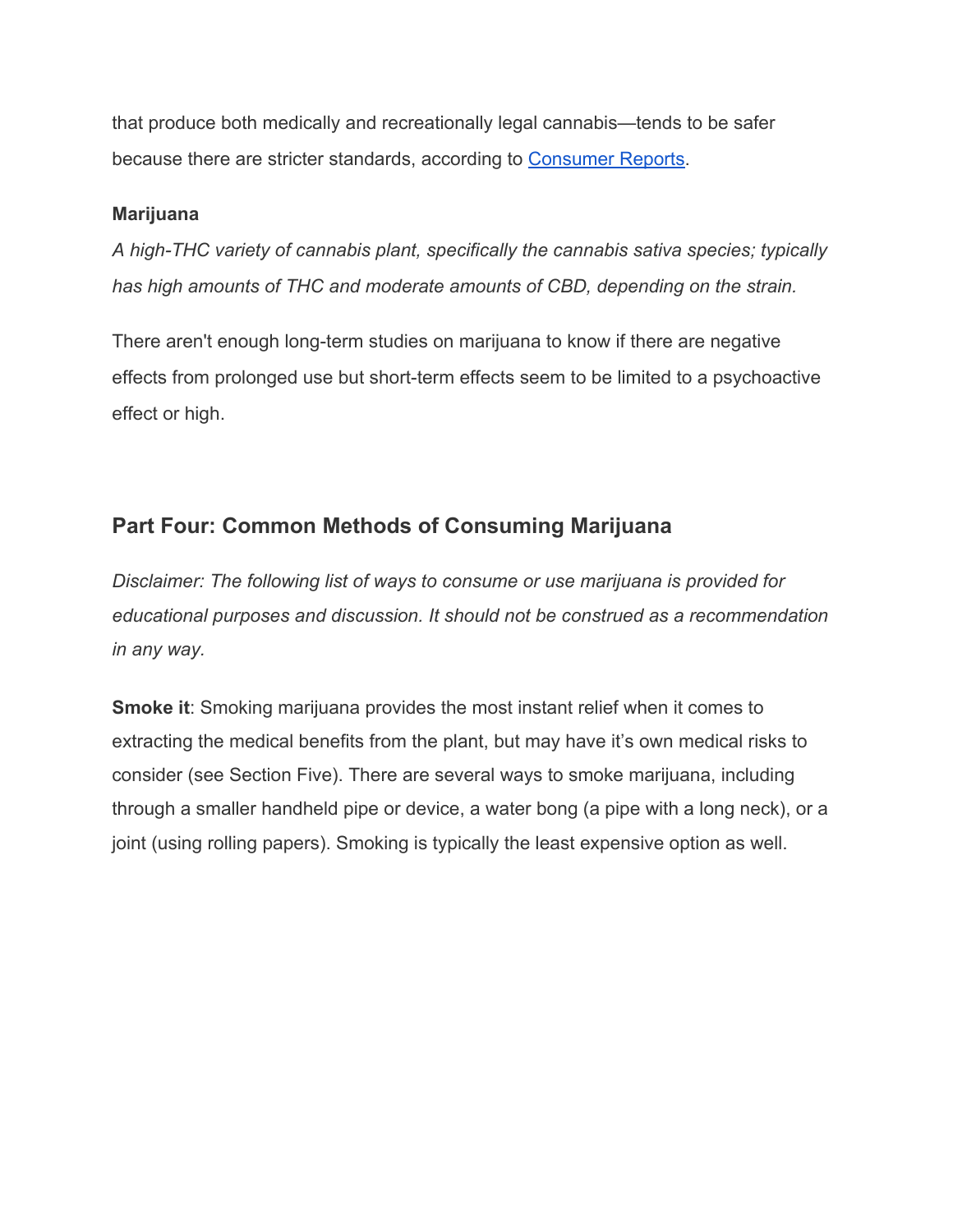

**Eat or drink it**: Medical marijuana can be infused into foods and drinks to help ease the process of consumption. Essentially, the THC needs to be extracted from the marijuana, then mixed in with whatever food or drink desired (commonly brownies, smoothies, cookies, herbal tea, etc.).

Eating marijuana usually takes longer to take effect, and even a small increase in dosage can create a drastically more intense effect, so avoid self-dosing. There are many quality products available if the extraction step is too labor intensive. (Forbes reports that [more \\$180 million worth of marijuana-infused foods and drinks were sold in](https://www.forbes.com/sites/mikemontgomery/2017/07/19/edibles-are-the-next-big-thing-for-pot-entrepreneurs/#7b3ad1f0576b) [California alone in 2016.\)](https://www.forbes.com/sites/mikemontgomery/2017/07/19/edibles-are-the-next-big-thing-for-pot-entrepreneurs/#7b3ad1f0576b)

When eaten, the THC is absorbed poorly and can take hours to be fully absorbed. Once it's absorbed, it is processed by the liver, which produces a second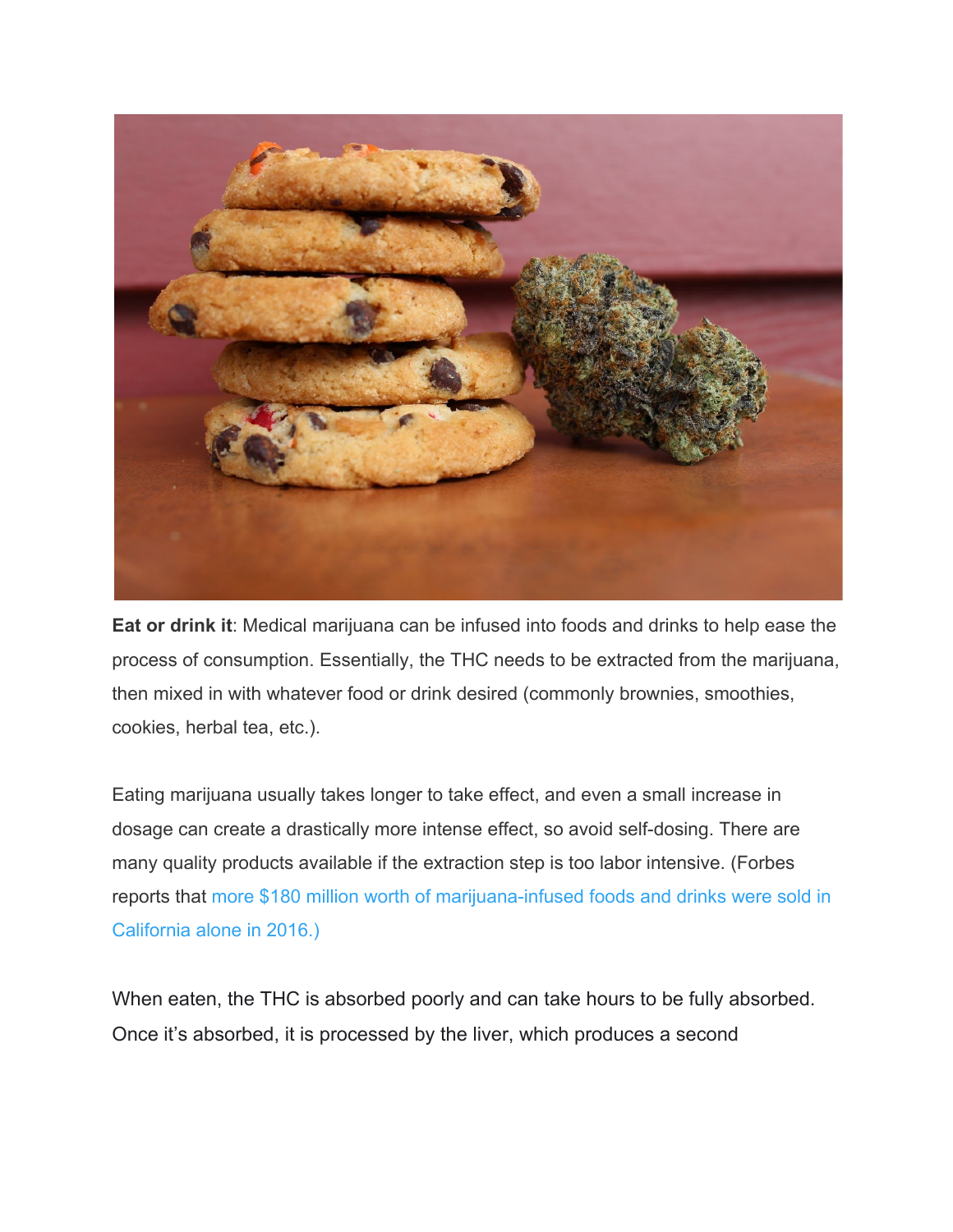psychoactive compound (a substance that acts on the brain and changes mood or consciousness) that affects the brain differently than THC.

However, edibles are not fully in the clear: that rainbow-hued gummy bear or little chocolate square could contain 10 milligrams of THC, plus CBD. That's three to four times the amount experts recommend for older adults. "Edibles take from 30 minutes to four hours to take effect. It's easy to eat more because you aren't feeling anything after a few minutes," says Danielle Fixen, an assistant professor in the University of Colorado's pharmacy school. "But then the effects last six to eight hours."

**Vaporize it**: Similar to smoking, vaporizing marijuana into a mist provides quicker results. For this method, a small amount of cannabis is placed inside a machine called a "vaporizer," which turns the heated cannabis into a vapor that isn't as hot as smoke but still hot enough to extract the medical benefits. The devices used for vaporizing are expensive, making vaporizing a more expensive option, but may be preferable to the damage inhaling smoke causes the lungs.

When marijuana is inhaled**,** THC enters the bloodstream and goes to the brain quickly. The second psychoactive compound is produced in small amounts, and so has less effect. For this reason, the effects of inhaled marijuana fade faster than marijuana taken by mouth.

**Rub it on skin**: Topical treatments like lotions and creams are purported to help relieve maladies like muscle soreness and arthritis, but the evidence is largely anecdotal and seems to be related to continued, daily use. Since they're applied through the skin, topicals avoid the "high" often associated with cannabis. They also allow users to target one specific area of pain rather than inducing a full body effect for one localized area of pain.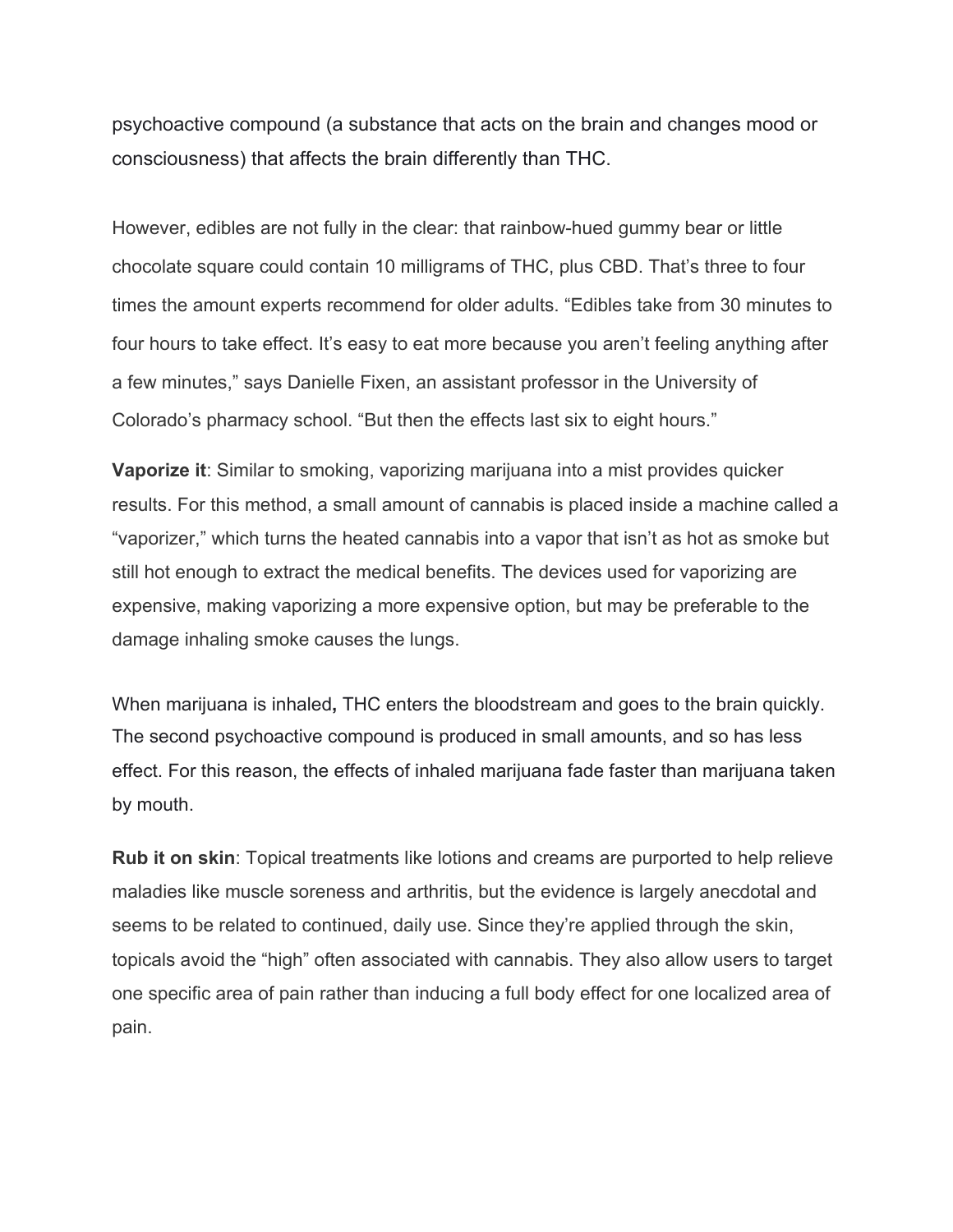**Droplets or sprays**: Using droplets or sprays can help users better control the dosage. The treatment is placed underneath the tongue, letting the saliva and tissues absorb the THC. While not as immediate as smoking or vaporizing, using sprays is more cost effective, especially if users need smaller doses.

**Taken in pill form**: It's one of the least popular options, but there are suppositories and other cannabinoid medicines that are FDA-approved and help ease symptoms like nausea and vomiting.

Whatever method chosen, it's vital that patients consult a medical professional about how much, when, and how often to use it.

# **Part Five: Potential Negative Side Effects Of Medical Marijuana**

## **Possible Lung Damage & Cancer**

As with [all types of smoking,](https://www.shape.com/lifestyle/mind-and-body/long-term-health-effects-smoking-dna-damage) marijuana consumed via a "joint" or water pipe can have long-term negative effects. The [smoke](http://adai.uw.edu/marijuana/factsheets/respiratoryeffects.htm) itself "contains a similar range of harmful chemicals" that could lead to respiratory disease. Just as in tobacco smoke, marijuana smoke includes ammonia, hydrogen cyanide, and [formaldehyde.](https://www.webmd.com/drugs/drug-9987-formaldehyde+top.aspx) Some of these chemicals are known to cause [cancer](https://www.webmd.com/cancer/). Most users smoke pot in a joint or water pipe, so they breathe the smoke and chemicals go straight into their lungs.

Currently, there are no studies on a link between smoking marijuana and [lung cancer,](https://www.webmd.com/lung-cancer/default.htm) but people who smoke marijuana show signs of damage and pre-cancerous changes in their lungs, especially if they also smoke tobacco cigarettes. A study published in 2013 entitled *[Cancer Causes & Control](https://link.springer.com/journal/10552)* found that heavy marijuana smoking may raise the risk of lung cancer.

• Marijuana can have effects beyond the lungs, including: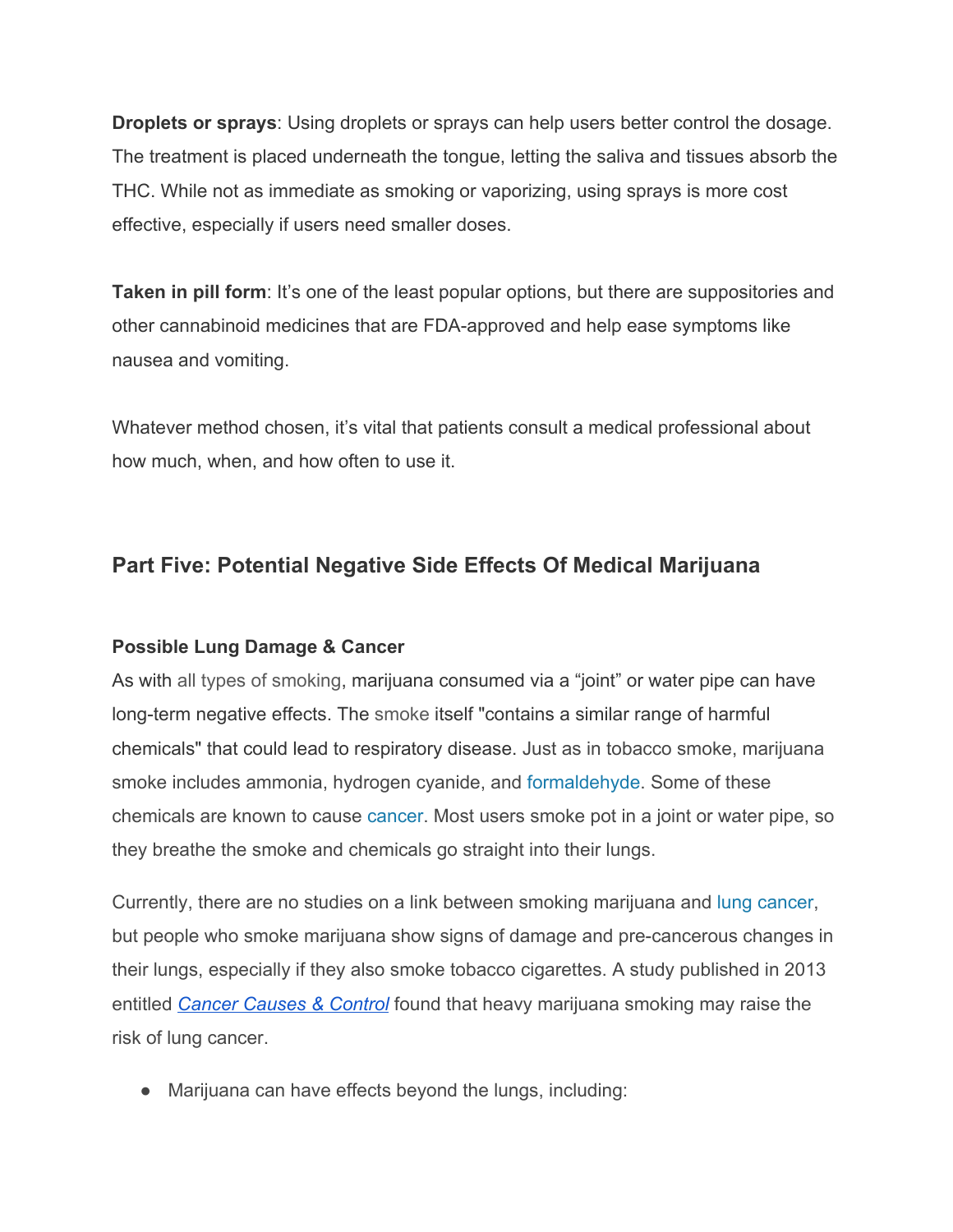- [Anxiety](https://www.webmd.com/anxiety-panic/default.htm)
- [Depression](https://www.webmd.com/depression/default.htm)
- Tachycardia or rapid heart rate
- Increased risk of [heart attack](https://www.webmd.com/heart-disease/guide/heart-disease-heart-attacks) (within the first hour after smoking)
- [Suicidal thoughts](https://www.webmd.com/depression/guide/depression-recognizing-signs-of-suicide) in teens
- Trouble thinking and remembering
- Bloodshot eyes
- [Dry mouth](https://www.webmd.com/oral-health/guide/dental-health-dry-mouth) ("cotton mouth")
- Increased appetite (the "munchies")
- Slowed coordination
- [Cognitive motor deficits](https://www.sciencedirect.com/science/article/pii/S2352154616301346)

#### **Mental & Brain-Related Issues**

Heavy and long-term marijuana smokers in studies score lower than non-users on tests of memory, attention, and learning. The more they smoked, the worse they did. However, there are no available similar tests on subjects consuming marjuana via other methods.

Several studies highlight that the effects of smoking marjuana may be even more pronounced in teenage smokers than adults, because teens' brains are still developing. Again, very few studies have been conducted at the time of this publishing, on elderly patients.

Regular users who have a history of mental illness, such as schizophrenia, should beware as they are more likely to be diagnosed with such mental illness, especially when they have a family history of the condition.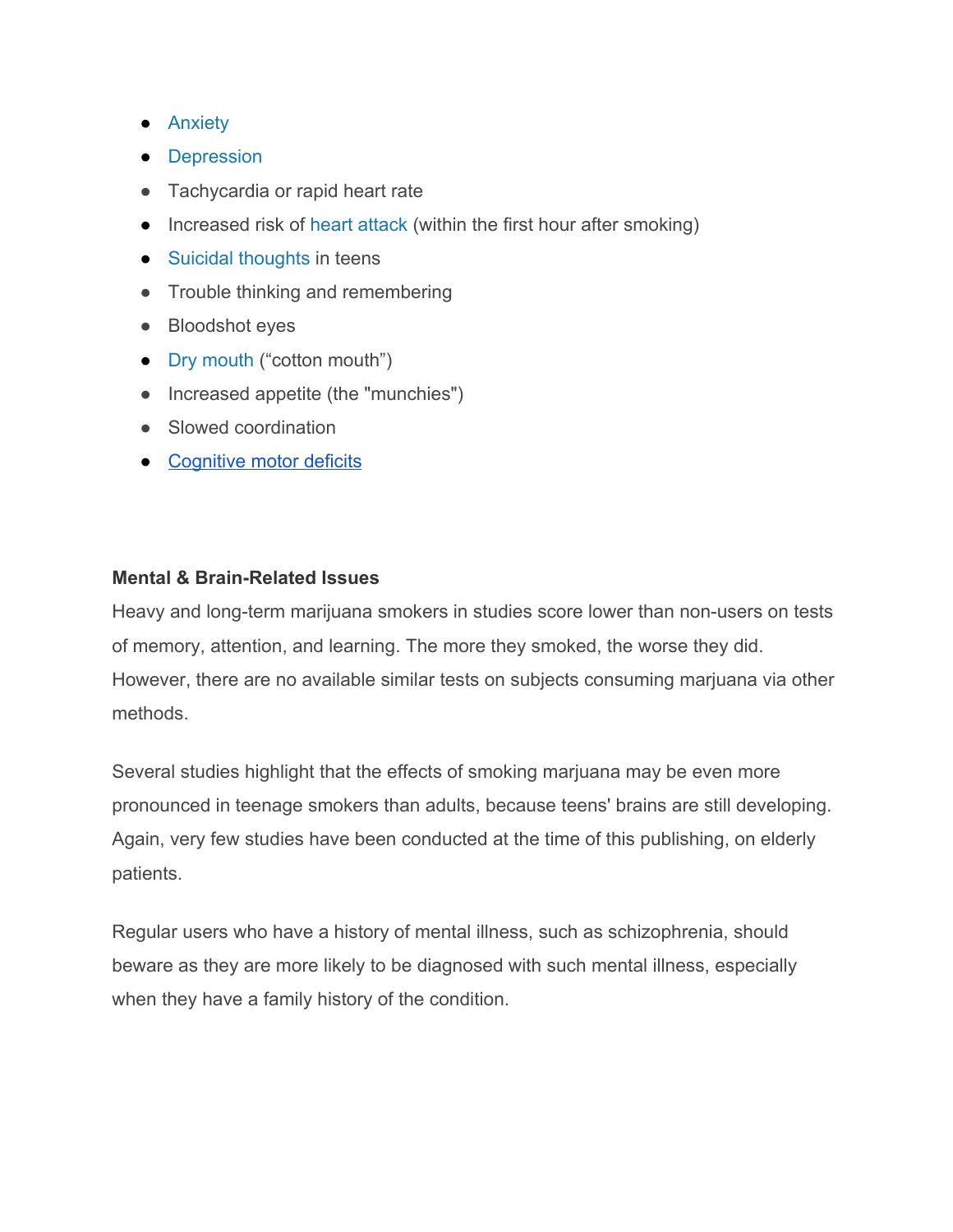Of particular concern is marijuana use among older people who combine it with other drugs—such as opioids or alcohol. Baby boomers who have had youthful experience with marijuana should not jump to using the same amount they did in their college days. The potency may be different, as well their ability to metabolize the drug.

According to Staci Gruber, the director of the Marijuana Investigations for Neuroscientific Discovery (MIND) program at Harvard-affiliated McLean Hospital in Belmont, Massachusetts, "This is not the marijuana people smoked in dorm rooms in the 1970s," He says. "You have to be careful. A smaller amount is going to hit you a lot harder when you're older," he says.

Marijuana growers have for decades been cross-breeding and selecting the highest-potency plants to create a more powerful product. Levels of delta-9-tetrahydrocannabinol, or THC, in cannabis averaged 4% in 1995 and rose to 17% percent by 2017, studies show. It hasn't stopped there. Sealed bags and rolled joints featuring marijuana strains topping 28% THC can be purchased, and concentrates with 85 to 90%.

#### **Summary Of Findings**

In summary, more studies are needed but until then, marjauna use should be overseen by a medical professional and the hard conversations must be conducted. Marijuana has the potential, as indeed the current body of evidence suggests, to be a more cost efficient, safer alternative to many prescription drugs like opioids and antipsychotics, and with far fewer severe side effects. A senior spends on average close to [\\$3,000 per](http://abcnews.go.com/Health/story?id=118104&page=1) [year](http://abcnews.go.com/Health/story?id=118104&page=1) on prescription drugs alone.